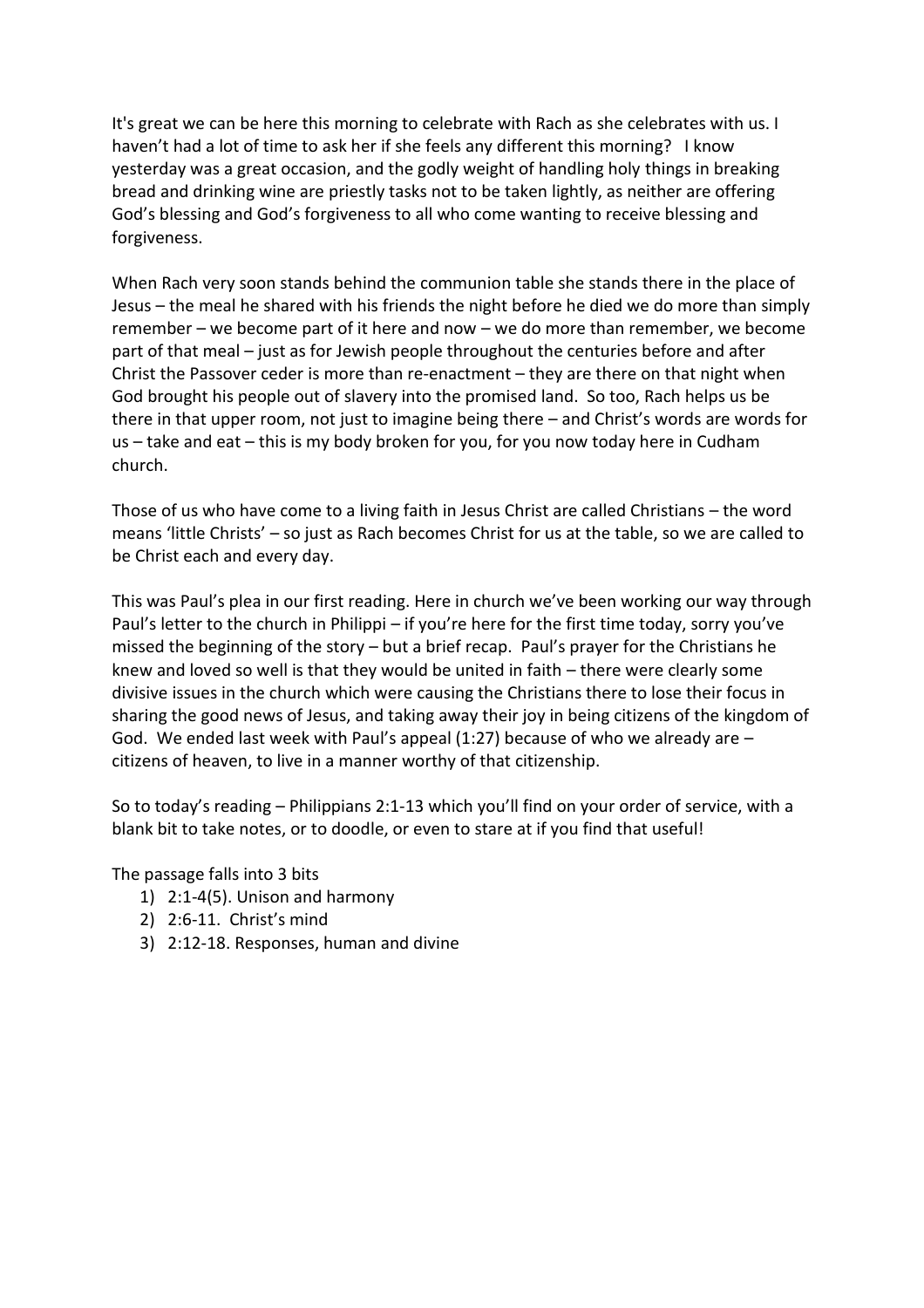- 1) Unison and harmony Paul focuses in on unity time and again. He mentions it as we've already seen in 1:27- it's necessary equipment in a hostile world. He feels the need to repeat it again – unity is the gospel's hallmark – it's what makes it genuine, not false. It's 24 carat Christianity, not some gilded imitation of it. Here, Paul returns to a word that permeates Philippians – Joy! We looked in our first sermon in this series at how Paul could be thankful and joyful despite where he was, under house arrest in Rome – why? Not because of his circumstances, but because of the Gospel of Jesus Christ which he'd heard was still growing. Here in Ch 2:2 he says 'make my joy complete'. How? By being like-minded, having the same love, being one in spirit and mind. Wow, what a challenge – in any meeting of Christians we do have different views, whether it's on matters of theology, or pews vs chairs, how we respond to covid19 with masks or not… the list is endless – it's an impossible challenge? Have a look at v3-4 to see how Paul feels this comes about. I sing, and one thing I'm missing at the moment is singing with others as part of a choir. For a while I sang with the BBC symphony chorus. And what I learned there is that even for an amateur choir, discipline as well as having a trained voice was the only way to produce a good sound. Whether singing in unison or harmony requires dedication to the task – motivation, in other words– so too here – what's our motivation to having the same mind – v3 doing nothing out of selfish ambition or vanity and instead seeing the other's worth in Christ, and v4, a key verse – looking not to your own interests but to the interests of others. I was struck a week ago when Chris Whitty, the Chief medical adviser said in the press conference that marked where we are now in relation to covid19 that what was important is not just to think about ourselves, but about how our actions might affect others. If that's true for Covid, how much more for us as Christians in our relationships within the church. Paul tells the church in Philippi to prioritize others, to put others first. This move to prioritize others is the key that unlocks Paul's overall rhetoric here, particularly in his Christological argument. And then he gives us the perfect example of what that relationship between us as Christians might look like…
- 2) V6-11 the mind of Christ what we think affects what we do, this was as true for Jesus as it is for us. The story of the cross of Christ is told in the four gospels – have a read through one if you've never done so before, maybe starting with Mark… that's the story, the events, the truth, the eyewitness accounts of our crucified lord and saviour. The meaning of the cross lies at the heart of Paul's letters. But these verses invite us to do something else… to see the cross through the eyes of the crucified one, and to enter the mind of Christ. I'm so glad no-one can look into my mind – to see my mixed motives, my imperfect choices, my selfish thoughts. Not so here. We stand here on very holy ground. These verses tell us what Jesus Christ had in mind and the journey he travelled. And what a journey. To properly unpack this would take longer than we've got today. So, in brief this Christian hymn, which is what it appears to be takes us back, back beyond the first Christmas (sorry to use the C word three months before the event!) Christ's mind was to leave his eternal home at his father's side with all its godlike nature and mind-blowing existence outside time and space, to decide to give all that up for you and for me and to live a life of service, ultimately seen in the mindful choice of setting us free eternally through his sacrificial death on the cross. He gives himself up willingly, so that we can be free eternally.